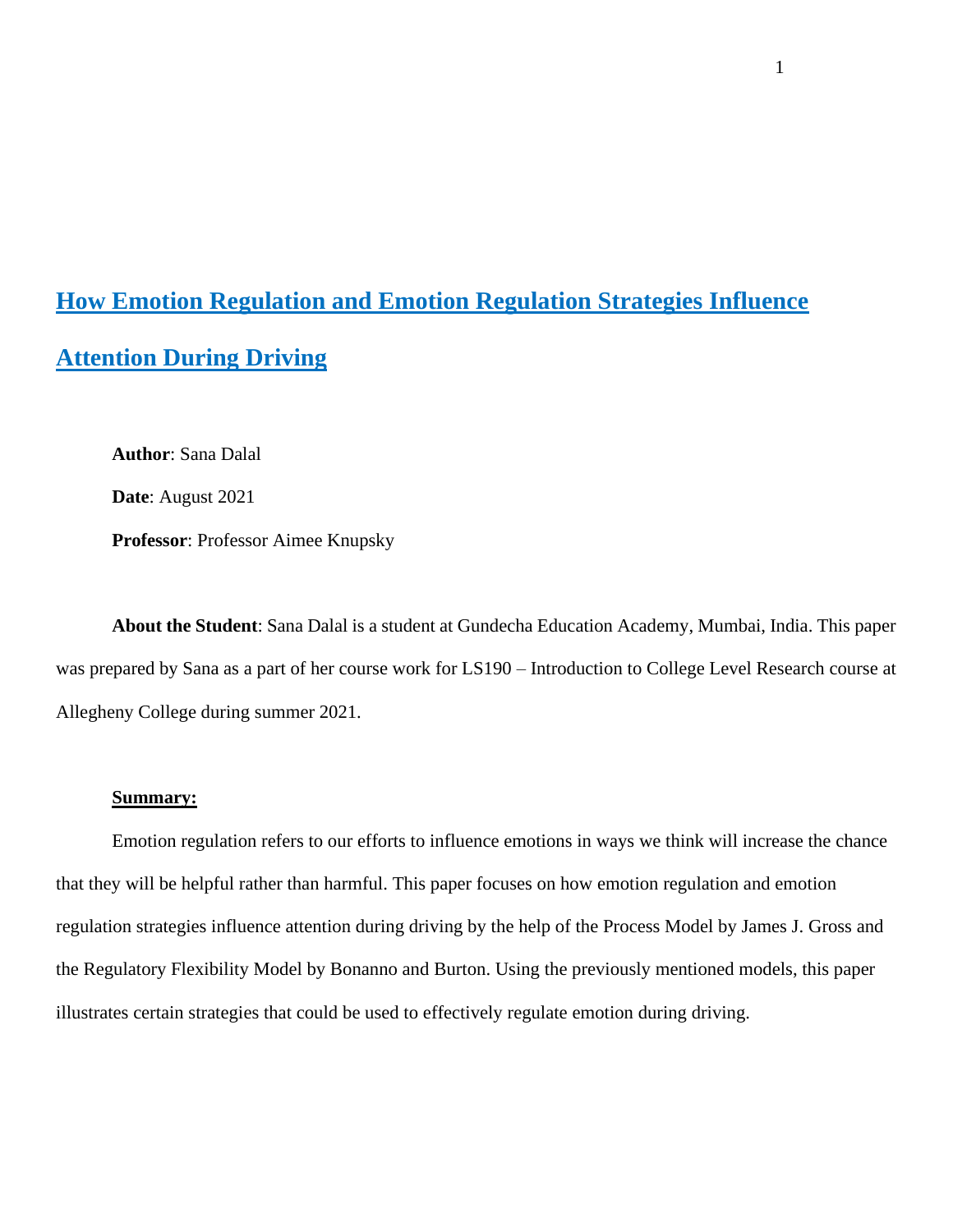#### **How emotion regulation and emotion regulation strategies influence attention during driving**

 Nine percent of fatal crashes, 15 percent of injury crashes, and 15 percent of all police reported motor vehicle traffic crashes in 2019 were reported as distraction-affected crashes.

Most of the issues that cause distraction-affected crashes are talking on the phone, fidgeting with the vehicle's entertainment system, feeling sleepy, getting lost in one's own thoughts and many more but I would like to argue how emotion regulation is a factor of distraction during driving. Young adults fail to down regulate happiness, people with driving phobias fail to down regulate anxiousness, people fail to down regulate anger which leads to road rage- all these examples are instances when people fail to down regulate their emotions which play a role in distracting them from the task they are performing, i.e. driving, causing them to cause an accident due to the loss of focus on the road. First, I will summarize the Process Model by James J. Gross followed by the Regulatory Flexibility Model by Bonanno and Burton to provide a framework for the research paper. Then, I will talk about the consequences of emotion regulation failure and emotion misregulation. Finally, I will discuss the strategies that could be used to effectively regulate emotion during driving.

But what is emotion regulation? - Emotion regulation is the term generally used to describe a person's ability to effectively manage and respond to an emotional experience (Gross, 1990; Gross, 2013). Down regulation of emotion is the ability to decrease and minimize the intensity of emotional experience (Gross, 2013). The Process Model by James J. Gross specifies how emotions are generated and regulated. It enlists a number of strategies that could be used to have healthy emotion regulation. Emotion may be regulated at five points in the emotion generative process: (1) selection of the situation, (2) modification of the situation, (3) deployment of attention, (4) change of cognitions, and (5) modification of experiential, behavioural or physiological responses. The first four families of strategies are classified as antecedent-focused, because they are employed before the emotional response. The fifth family is response-focused as it is used after the emotional response has been activated. Moreover, the antecedent-focused strategies are described as more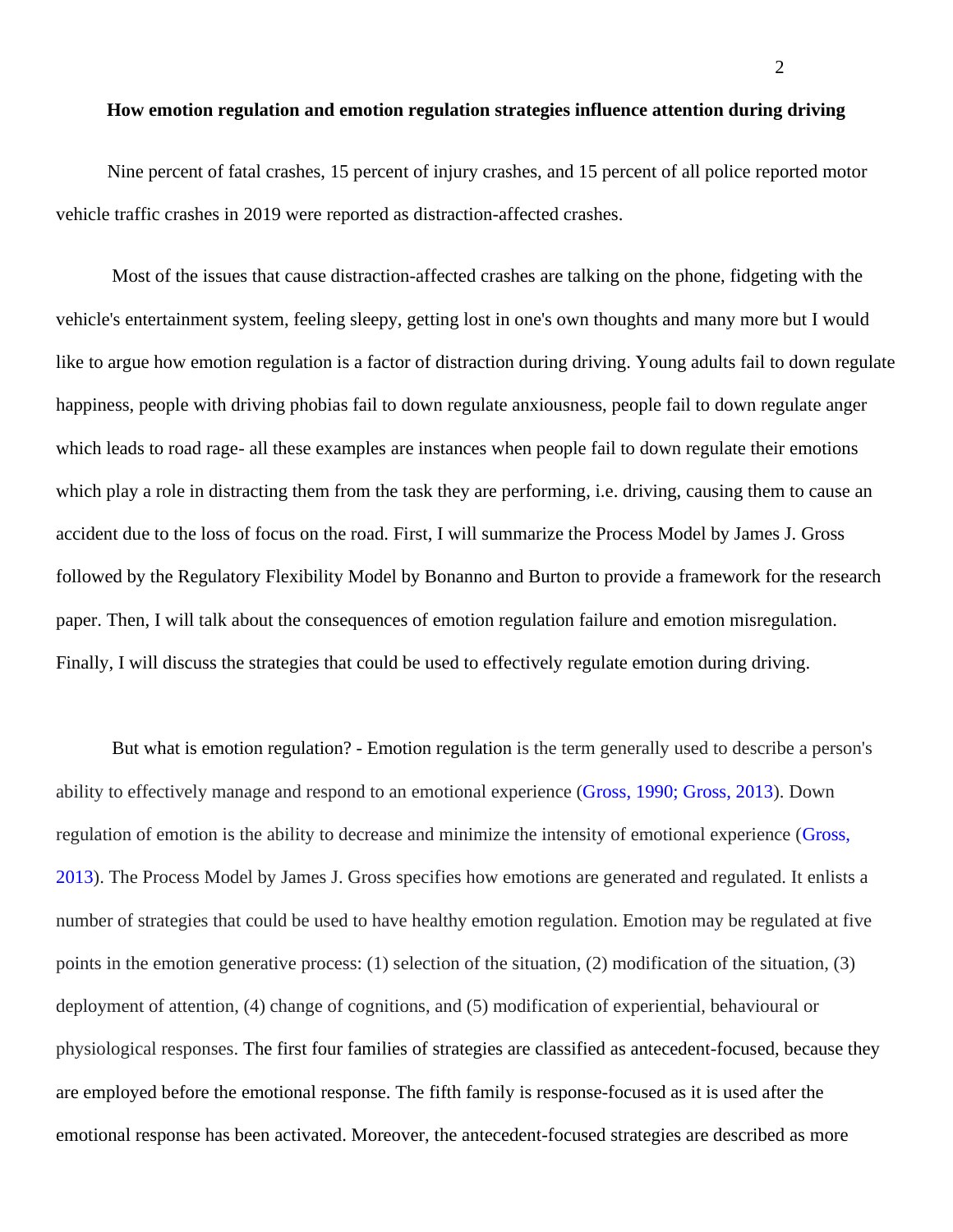effective (as they change the emotion itself) than the response-focused ones (that change the emotional reaction produced after the emotion has already been experienced). Gross also mentions emotion misregulation in his article which means that the emotion regulation strategies fail to regulate emotion in the correct way. For example: If a person is angry while driving and tries to down-regulate his anger to calm himself down but ends up using a strategy that does not work the way he thought it would and instead of calming down he gets more angry which results in him becoming more aggressive leading him to drive rashly.

While the process model is the main article I will be referring to, I will also be referring to a newer model by Bonanno and Burton, the Regulatory Flexibility Model. As the research on emotion regulation has moved forward, researchers have often argued that certain strategies for emotion regulation were more effective or healthy than others. For example, reappraising a situation would be considered healthier than distracting oneself from it. However, Bonanno & Burton seem to disagree as they stress that emotion regulation strategies are not inherently "good" or "bad." Their effectiveness depends upon the context a person is in and the skill set of that person. They see emotion regulation as a skill that develops over a lifetime and note that there can be significant individual differences in this ability. They call the ability to engage emotion regulation regulatory flexibility. Bonanno and Burton mention the "Fallacy of Uniform Efficacy" in their article, which means that the efficiency of a regulation strategy cannot apply the same emotion regulation technique to all the contexts and expect it to work in the same way as the impact of emotion regulation is not uniform. The three sequential components of the regulatory flexibility model are (1) context-sensitivity, (2) repertoire, and (3) responsiveness to feedback. The first step is to be sensitive to the context, which means evaluating demands and opportunities. The second step is to select an appropriate regulatory strategy from the repertoire. The third step is to monitor the feedback and modify it as needed. On monitoring, one could opt to maintain the strategy if they thought it was working efficiently, adjust that strategy if they thought it was working correctly but needed a few adjustments, end the strategy if they felt it was wrong and was not working effectively, and select a new regulatory strategy as required.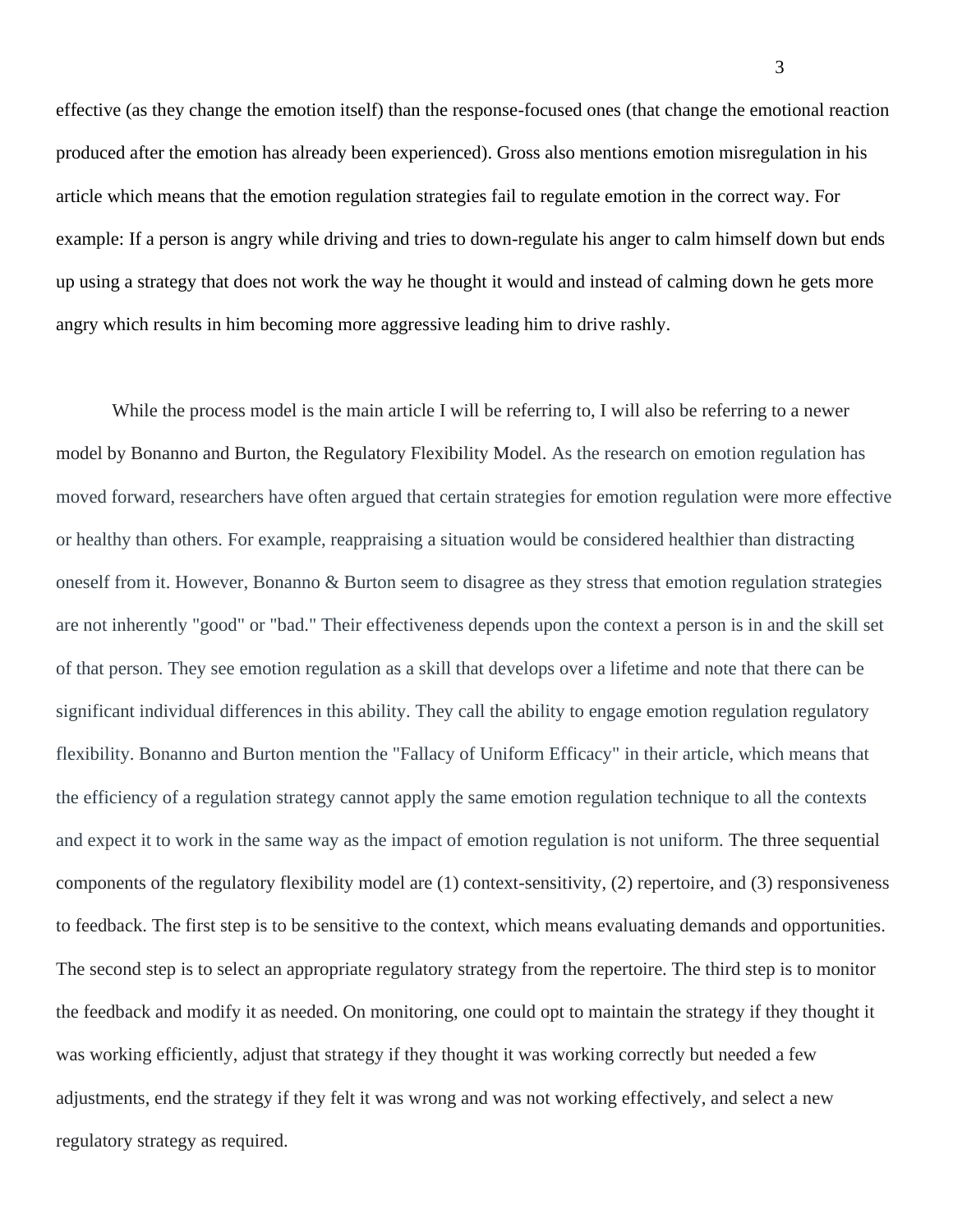The connection between the Process Model of emotion regulation and the Regulatory Flexibility Model is that emotion regulation is different in each individual and can vary from person to person. It is noted in both articles that there was little consistency in the use of coping strategies across situations, and so the consequence/reactions differed among individuals. It is also important to note that the context will vary quite a bit from person to person as well and because the context of driving is a bit more limited, we may experience driving under different circumstances, but there are constraints that make it more similar than different.

Emotion regulation failure or emotion misregulation can lead to divided attention, loss/lack of focus, distracted driving which causes an increase in the number of accidents. This happens due to the imbalance of emotions (which have not been regulated properly and so are at a high) which leads to distress causing the driver to get distracted. Emotion regulation failure or emotion misregulation can occur due to reasons like misinterpreting a situation, selecting an ineffective regulatory strategy and many more. Even a small error can cause a lot of damage and even lead to loss of life and so being cautious and learning to use proper emotion regulation strategies is crucial.

Building a robust repertoire is very essential not only for driving but also for other situations as having a larger number of emotion regulation strategies gives you the ability to choose from a variety of strategies which suits best for the situation one is in.

Situation selection is the ability to choose wisely in what situation you are putting yourself in. One should avoid being in a situation where emotion would be a problem in the first place. For instance- one should not have too many people in the car as if there are more people in the car the chances of getting distracted are higher but if one does end up putting himself in such a situation and it's too late to go back then one should wisely select strategies like reappraisal to balance out the situation and prevent it from getting worse. In this

4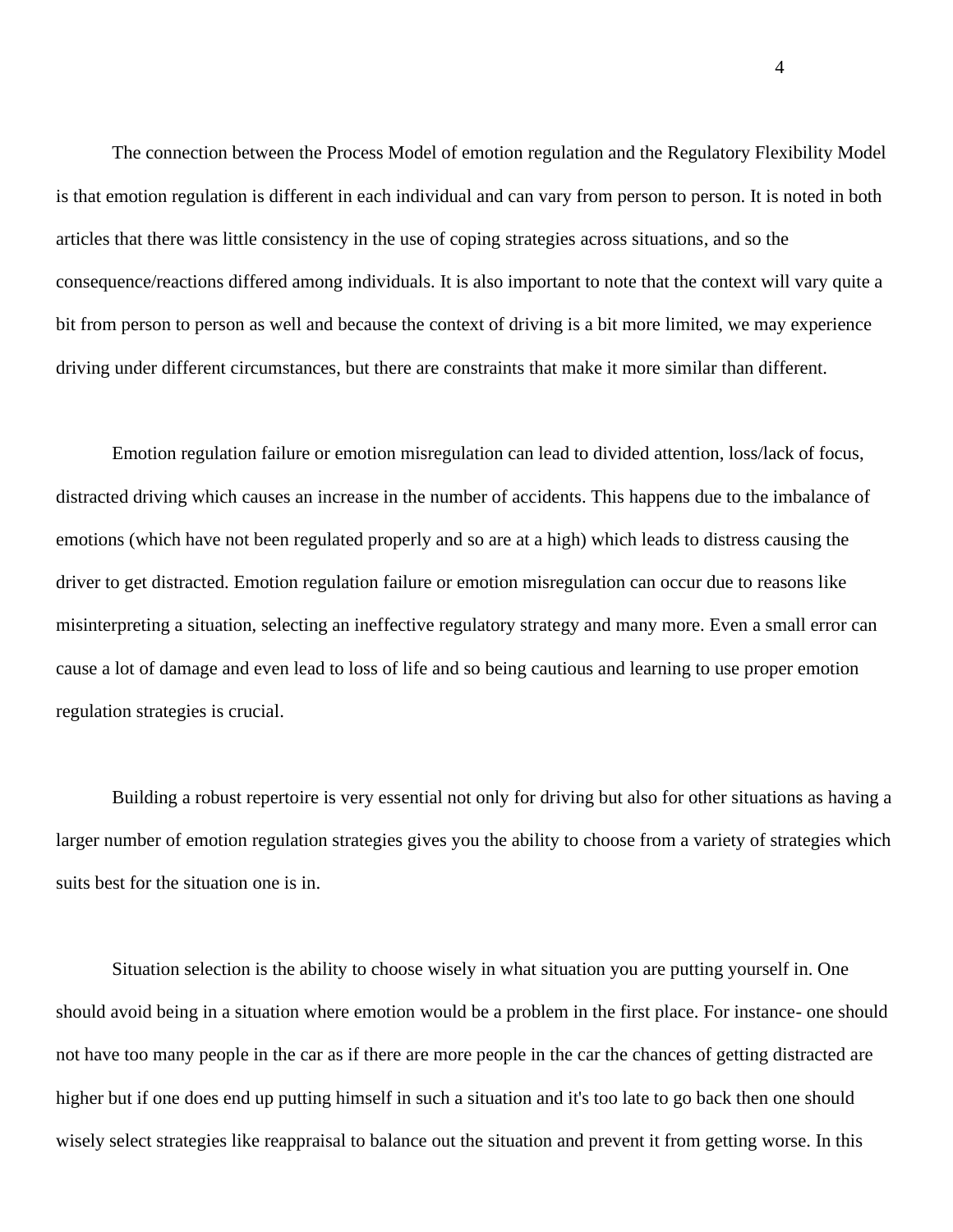context reappraisal could help by thinking that the other people in the car would also keep an eye on the road so the chances of something going wrong would decrease. Another instance is when one is going on a long journey and knows that he cannot drive for a longer period of time then he can opt to meditate before starting the drive, this would be helpful as mindfulness helps to keep focus.

Situation modification refers to taking actions that directly alter a situation in order to change its emotional impact (Gross, 2015). For instance- if there are more people in the car the driver could ask the passengers not to converse so that he could keep his focus on the road or if there was loud music playing in the car then the driver could turn the volume down in order to keep his attention towards the road.

Attentional deployment refers to directing one's attention with the goal of influencing one's emotional response (Gross, 2001). In other words, attention deployment, overall, means "deploying" or putting your attention "elsewhere". The strategy widely studied for attention deployment is distraction, "but aren't we talking about how distraction is bad when driving" this might be a question that pops into your head when you read my above statement and so to clear your doubt, I will use an example of how a person can use distraction in a manner where there is a positive outcome- someone is feeling sad because of something that might have happened earlier and so to clear his mind he goes on a drive. Now he will use distraction as a strategy to distract himself from his sorrows and deploy his attention towards the road. In this context the distraction is not from the road rather it is from the sadness he is feeling and so here distraction is a valid strategy. Nowadays, insurance companies have programs to encourage drivers to deploy their attention to the road. These programs reward good driving through monetary incentives like lowered car insurance rates.

Cognitive change refers to modifying one's appraisal of a situation in order to alter its emotional impact (Gross, 2001). Reappraisal is a form of cognitive change. It is the ability of an individual to reappraise or cognitively re-evaluate a potentially emotion-eliciting situation in terms that decreases its emotional impact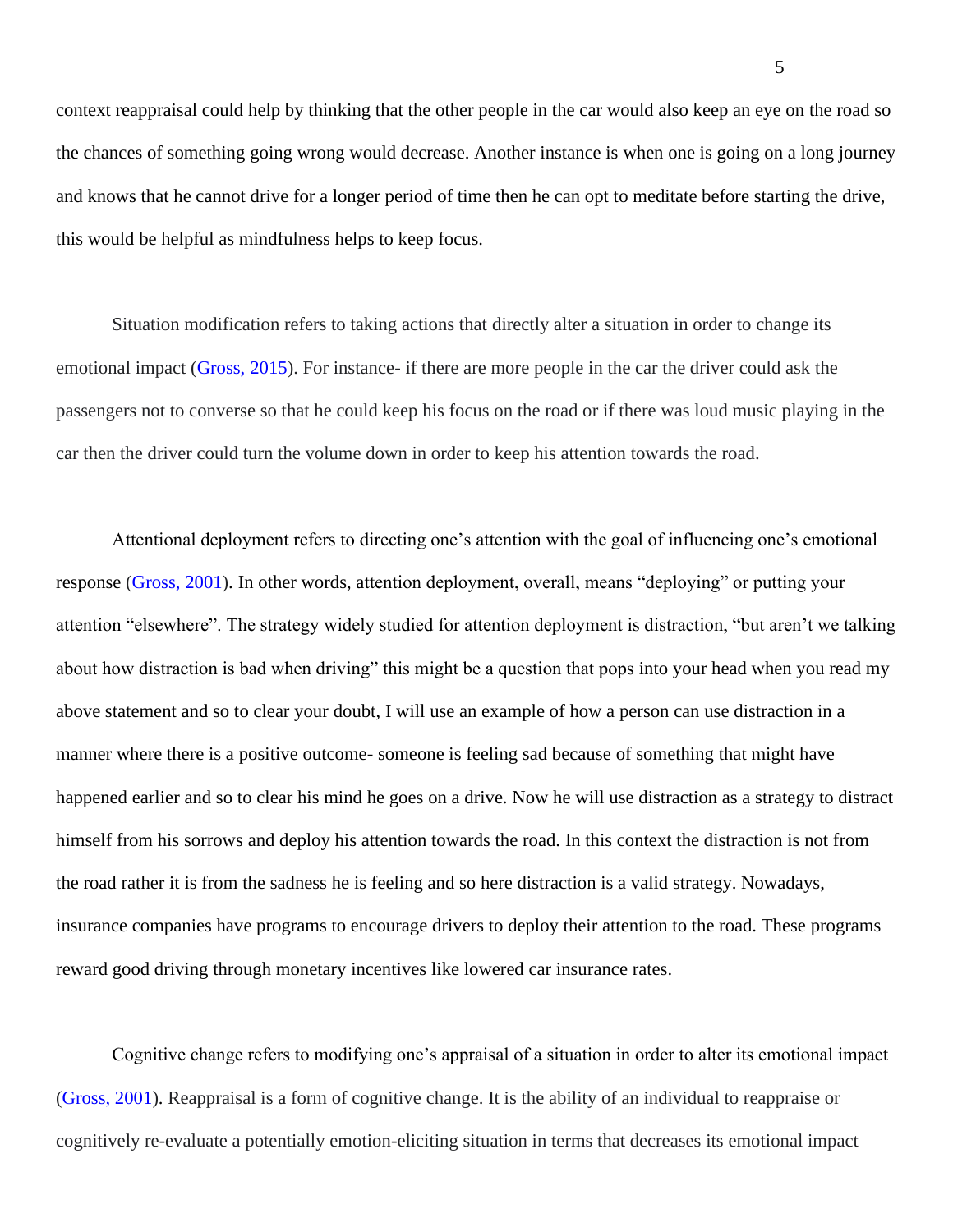(Gross, 2001). The reappraisal strategy is widely used in emotion regulation. Although reappraisal is most commonly used to decrease negative emotion, it can be used to increase or decrease negative or positive emotions (Ochsner & Gross, 2005). For instance- a person with a driving phobia would re-evaluate (reappraise) their situation by thinking that it is safer to travel by car than by plane. By doing so, they would be able to down-regulate their anxiety and fear, making themselves calm down.

Response modulation refers to directly influencing experiential, behavioral, or physiological components of the emotional response after the emotion is well developed (Gross, 2001). For instance- if the person driving a car is angry then he can down-regulate his anger by taking deep breaths to calm himself down, or if the people in a car are overjoyed then their happiness can be down-regulated by taking deep breaths to bring the emotion level at a proper balance.

So, to conclude emotion regulation refers to our efforts to influence emotions in ways we think will increase the chance that they will be helpful rather than harmful (Gross, 2015). My research question- how emotion regulation and emotion regulation strategies influence attention during driving is answered by the above-mentioned strategies that are used to regulate emotions in different situations. The "Fallacy of Uniform Efficacy" mentioned by Bonanno and Burton in their article is one of the reasons why it is necessary to build a robust repertoire. The more strategy options one has in their repertoire, the more effective their emotion regulation will be. Often, an individual might use multiple strategies to regulate emotion effectively, so knowing which strategies can be used in what context is very important. And when performing a task like driving, where you are responsible for yourself and other people on the road, it is crucial to be focused on it. The problem/issues that remain today are that even though the consequences of distracted driving are gaining a lot of attention as the days go by, people still don't take it seriously and don't drive safely. There is a lot of scope in this field of research and future studies can explore why people don't pay enough attention to this driving issue or what goes on in their head when they choose to ignore such an important problem. If I were to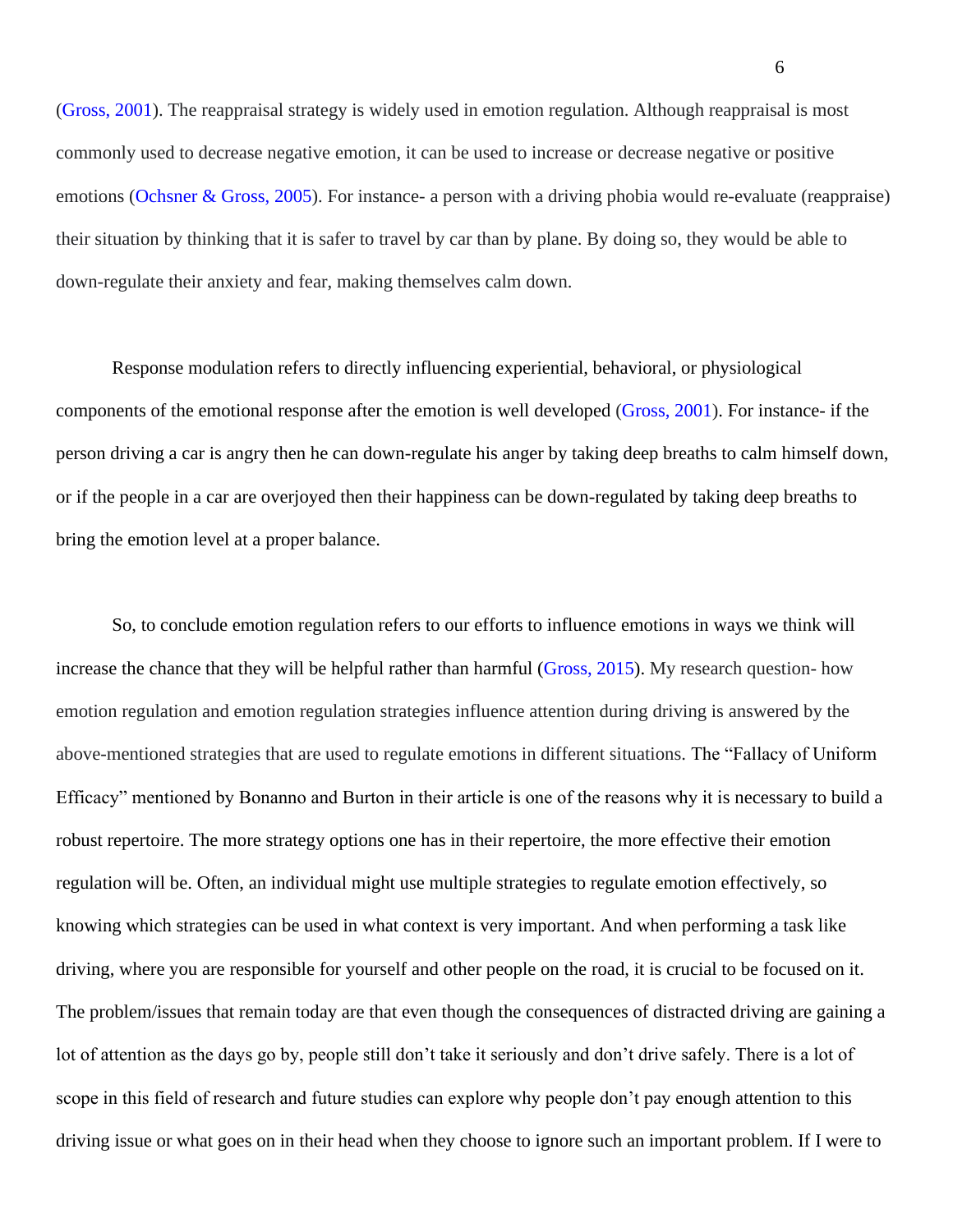continue my research on this topic, I would like to use methods like surveys to find out how helpful emotion regulation is during driving by having a certain number of people use emotion regulation strategies and contrast it with their way of driving before using these strategies and after using these strategies.

#### **References**

Aldao A. & Nolen-Hoeksema S. (2012). One versus many: Capturing the use of multiple emotion regulation strategies in response to an emotion-eliciting stimulus. Cognition & Emotion, 27, 753–760. DOI: [http://dx.doi.org/10.1080/02699931.2012.739998](https://doi.org/10.1080/02699931.2012.739998)

Bonanno G. A. & Burton C.L. (2013). Regulatory Flexibility: An individual differences perspective on coping and emotion regulation. Perspectives on Psychological Science, 8(6), 591-612. DOI:

## <http://dx.doi.org/10.1177/1745691613504116>

Brodsky, W. (2021). An exploratory study of in-cabin music engagement among young-adult drivers. Psychomusicology: Music, Mind, and Brain, 31, 35-48. DOI: <http://dx.doi.org/10.1037/pmu0000273> Feldman, G., Greeson, J., Renna, M., & Robbins-Monteith, K. (2011). Mindfulness predicts less texting while driving among young adults: Examining attention- and emotion-regulation motives as potential mediators. Personality and Individual Differences, 51, 856-861. DOI[:](http://dx.doi.org/10.1016/j.paid.2011.07.020)

<http://dx.doi.org/10.1016/j.paid.2011.07.020>

Geden M., Ana-Maria S., & Feng J. (2018). The impacts of perceptual load and driving duration on mind wandering in driving. Transportation Research Part F: Traffic Psychology and Behaviour, 57, 75- 83. DOI:<http://dx.doi.org/10.1016/j.trf.2017.07.004>

Gross J. J. (2001). Emotion Regulation in Adulthood: Timing is everything. Current Directions in Psychological Science, 10, 214-219.

Gross J. J. (2013). Emotion Regulation: Taking stock and moving forward. Emotion, 13, 359-365. DOI: <http://dx.doi.org/10.1037/a0032135>